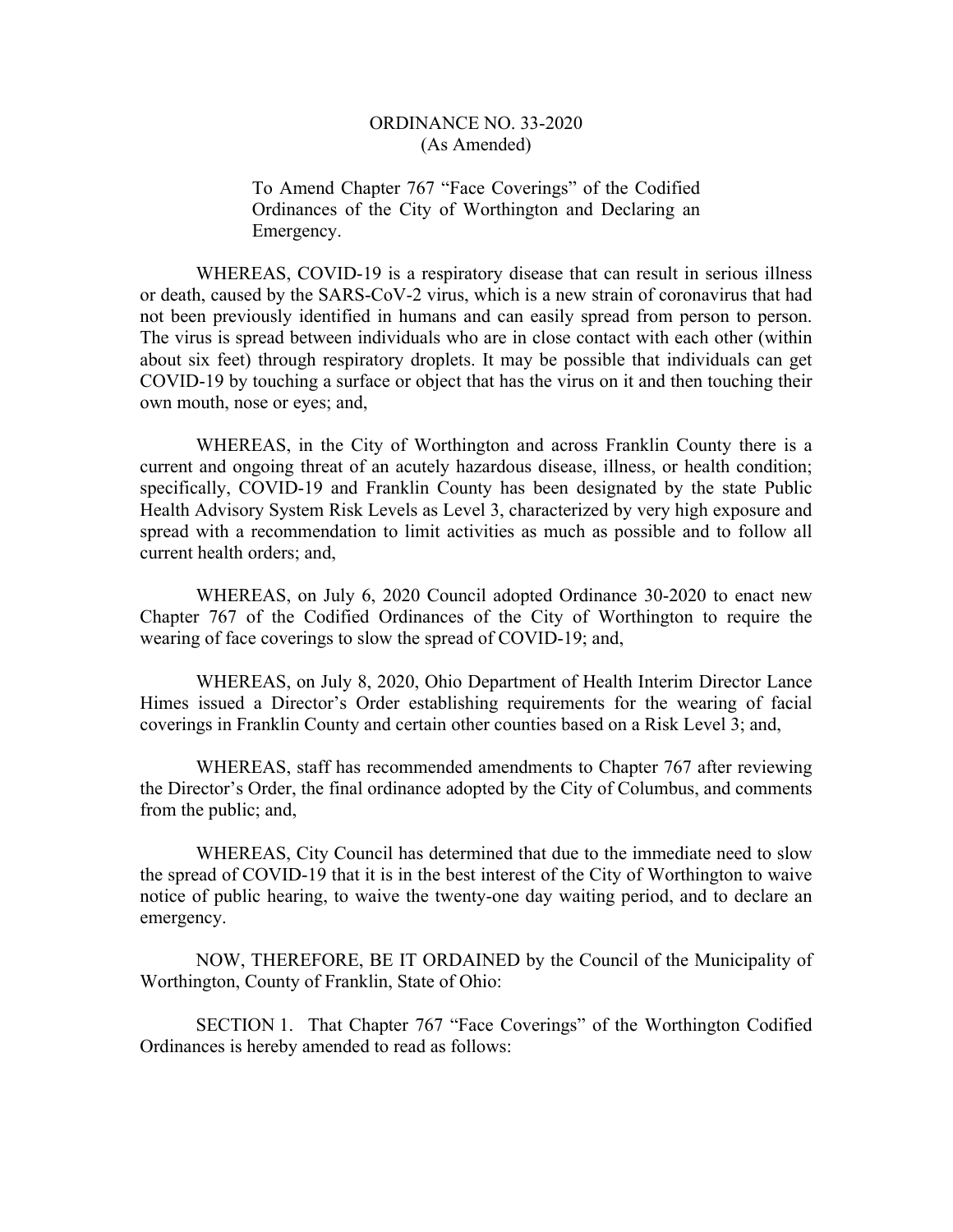# **CHAPTER 767 Face Coverings**

### **767.01 Face Covering defined.**

For purposes of Chapter 767, "Face covering" means a piece of cloth, fabric, or other material that fully covers the mouth and nose and that is secured with ear straps or otherwise tied so as to prevent slipping. A face covering may be factory-made, sewn by hand, or improvised from everyday materials and can be made of a variety of synthetic and natural fabrics, including cotton, silk, or linen. Ideally, a face covering has two (2) or more layers. Face coverings include, but are not limited to, bandanas, scarfs, medical masks, and cloth masks; and also include face shields that cover the nose and mouth, respirators, N95 masks or other personal protective equipment that provides a higher level of protection than a face covering as defined in this Section.

## **767.02 Additional Definitions.**

For purposes of Chapter 767:

- (a) "Surgical mask" means American Society for Testing and Materials (ASTM) Level 1, 2, or 3 approved procedural and surgical masks, to include an N95 respirator approved by the National Institute for Occupational Safety and Health (NIOSH) or a respirator from another country allowed by the Occupational Safety & Health Administration (OSHA), the Food & Drug Administration (FDA), or the Centers for Disease Control (CDC). A N95 respirator is not recommended for general public use or use in public settings as it should be reserved for healthcare providers and other medical first responders in a health care setting.
- (b) "Place of business" means any office, facility, building, or structure operated by or for a for-profit business or non-profit enterprise and which is engaged in the sale or other transaction of any kind for anything of value in exchange for goods, commodities, services, or temporary lodging and that is open to the general public or by appointment, and includes, but is not limited to, grocery stores, retail stores, pharmacies, health care facilities, restaurants and bars (including outdoor seating for such facilities), banquet and catering facilities, personal care, grooming, and tattoo facilities, child care, day camp, and overnight camp facilities, hotels and motels (excluding a rented room or suite), gyms and similar facilities; but excluding religious facilities.
- (c) "Household" means a group of individuals not necessarily related by blood, marriage, adoption, or guardianship, living together in a single dwelling unit.
- (d) "Family" means a parent, sibling, spouse, child, grandparent, greatgrandparent, grandchild, great-grandchild, aunt, uncle, cousin, nephew, niece, or legal guardian.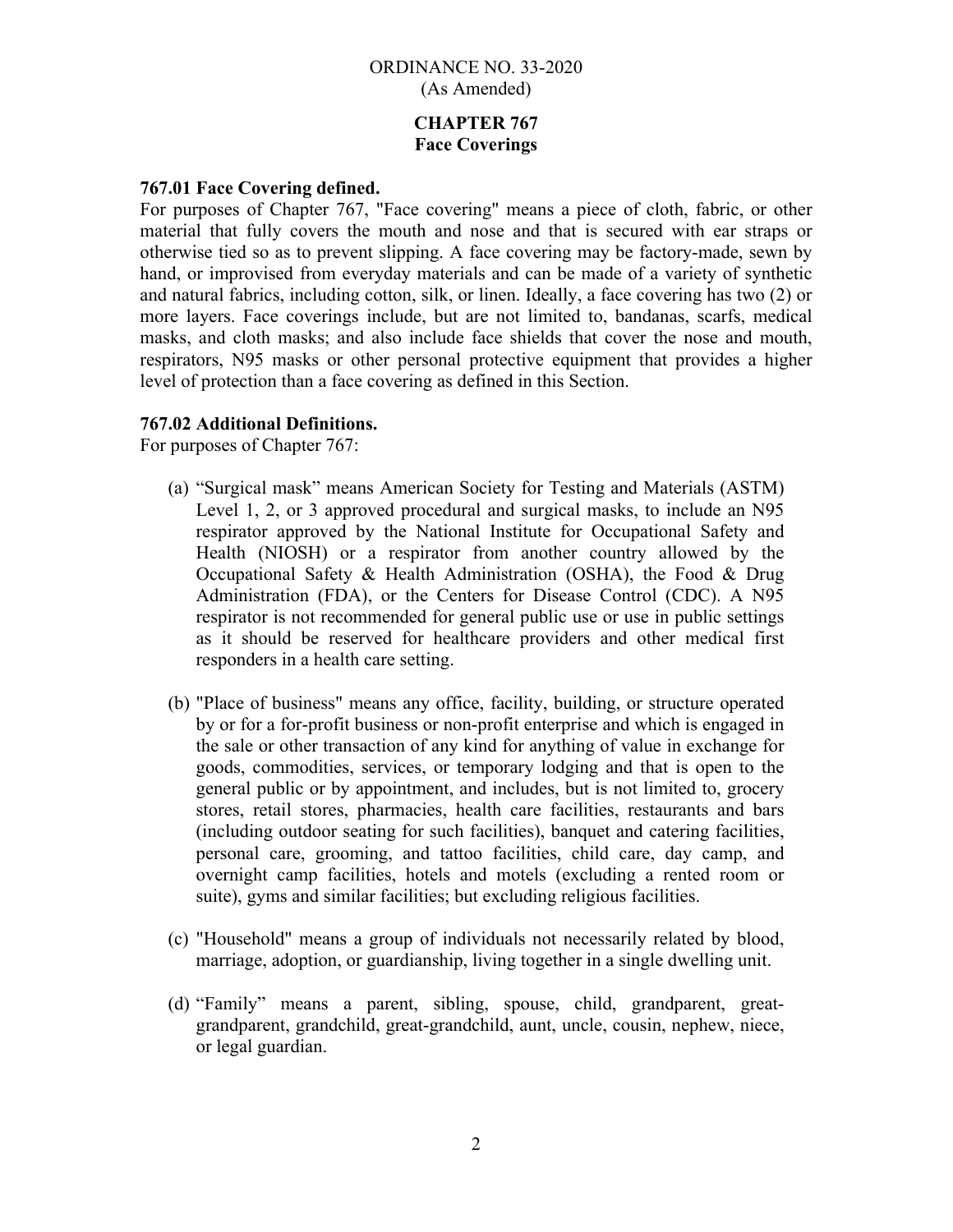(e) "School or school districts" means any public, private, or charter school or institution that provides education for any or all of the following grades or education: kindergarten through twelfth grade; or a university, college, or similar post-secondary institution.

**767.03 Face Covering requirement for individuals.** All individuals within the City of Worthington shall wear a face covering over the individual's nose and mouth at all time when:

- (a) In any indoor location that is not a residence;
- (b) Waiting for, riding, driving, or operating public transportation, a taxi, a private car service, or a ride sharing vehicle. This does not apply to private or rental vehicles where members of a family are sharing a vehicle. This does not apply to vehicles engaged in direct travel through the City of Worthington that do not stop in the City of Worthington;
- (c) In any outdoor space or outdoor place where or when a person is unable to maintain or does not maintain physical separation of at least six feet from others who are not members of their own family or household. However, this provision shall not apply if it is not reasonably possible to avoid a temporary physical separation of less than six feet, such as walking past someone on a narrow path.

**767.04 Face Covering requirements for places of business.** All places of business shall require all employees, contractors, volunteers, and any other individuals that interact with the public to wear a face covering and all places of business shall only sell or otherwise enter into any transaction of any kind for anything of value in exchange for goods, commodities, services, or provide temporary lodging to those who comply with Chapter 767. Any manager, owner, or person in charge of a place of business who fails or refuses to comply with Chapter 767 may be found in violation of Chapter 767 and subject to the penalties set forth in Section 767.06.

**767.05 Exceptions.** The requirement to wear a face covering does not apply to any individuals in the following situations:

- (a) Individuals who cannot wear a face covering because of a medical condition, mental health condition or developmental disability, or who is unable to remove the face covering without assistance, and any individual who should not wear face coverings under the CDC guidance. An individual is not required to produce medical documentation of the condition or disability; however, failure to produce medical documentation of the condition or disability may result in the imposition of a civil penalty as provided in Section 767.07;
- (b) Individuals under 6 years old;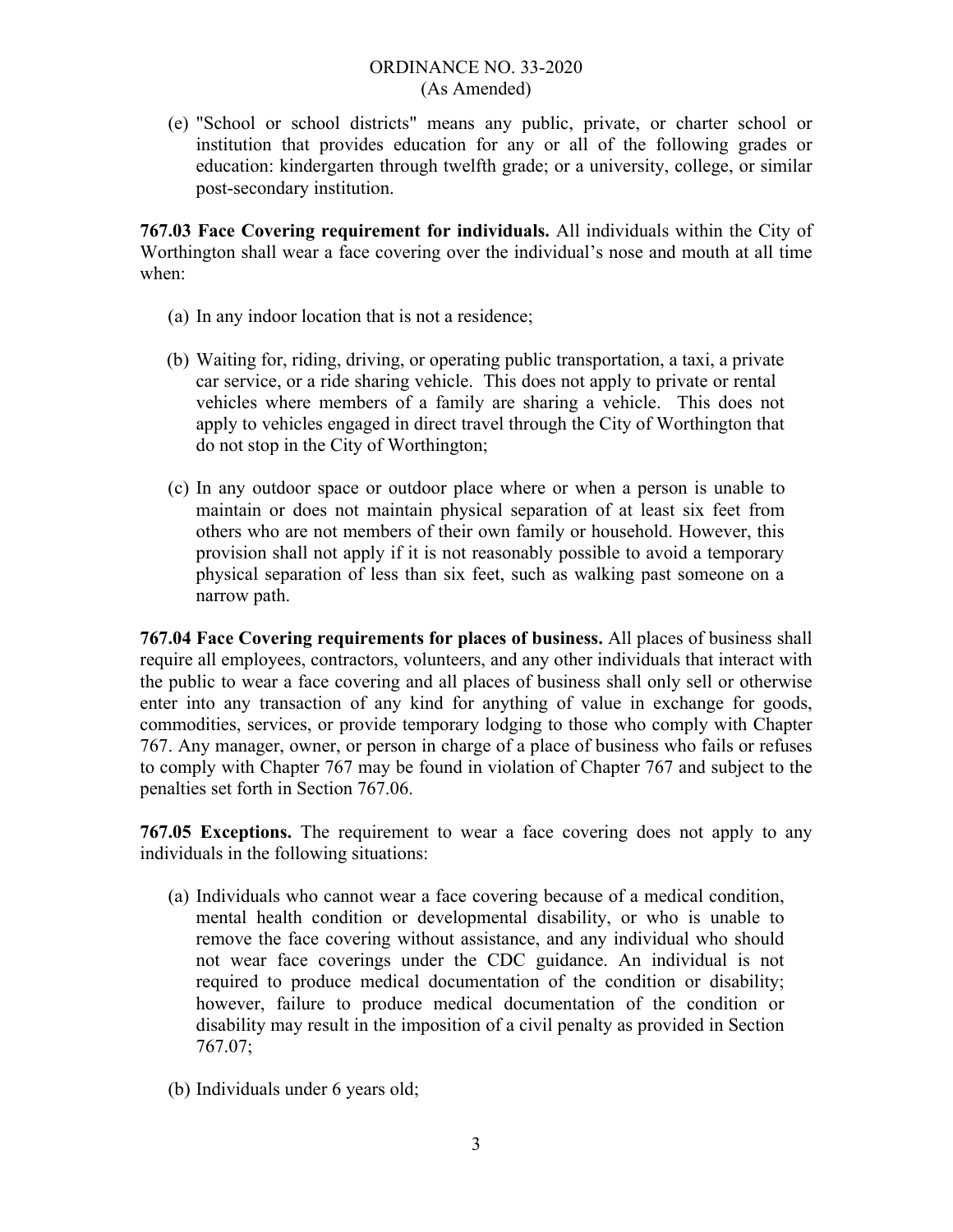- (c) Individuals that are seated and actively eating or drinking. If a patron within a restaurant or bar is not seated at a table or at a bar, a face covering is required;
- (d) Seeking to communicate with someone who is hearing-impaired in a way that requires the mouth to be visible;
- (e) When giving a speech for a broadcast or to an audience;
- (f) Working at home or while in a personal vehicle;
- (g) When temporarily removing a face covering to secure government or medical services or for identification purposes;
- (h) Individuals who would be at risk from wearing a face covering at work, as determined by local, state, or federal regulations or workplace safety guidelines;
- (i) When wearing a face covering is impeding visibility to operate equipment or a vehicle;
- (j) A child whose parent, guardian, or responsible person has been unable to place the face covering safely on the child's face;
- (k) School individuals (including students, administrators, and teachers) on or in school or school district facilities, so that schools and school districts may follow the regulations and guidelines promulgated by their governing bodies and the Ohio Department of Education;
- (l) In settings where it is not practicable or feasible to wear a face covering such as when receiving dental services, medical treatments, while swimming, or while acting as an on-duty lifeguard;
- (m)Walking or exercising outdoors so long as physical separation of not less than six feet is maintained, or while walking or exercising outdoors with other members of the same family or household;
- (n) While actively engaged in exercising in a gym or other similar indoor facility so long as physical separation of not less than six feet is maintained and the individual wears a face covering at all times when not actively engaged in exercising;
- (o) When an individual is in his or her work office, conference room, or other workspace not intended for use by the general public, so long as physical separation of not less than six feet is maintained;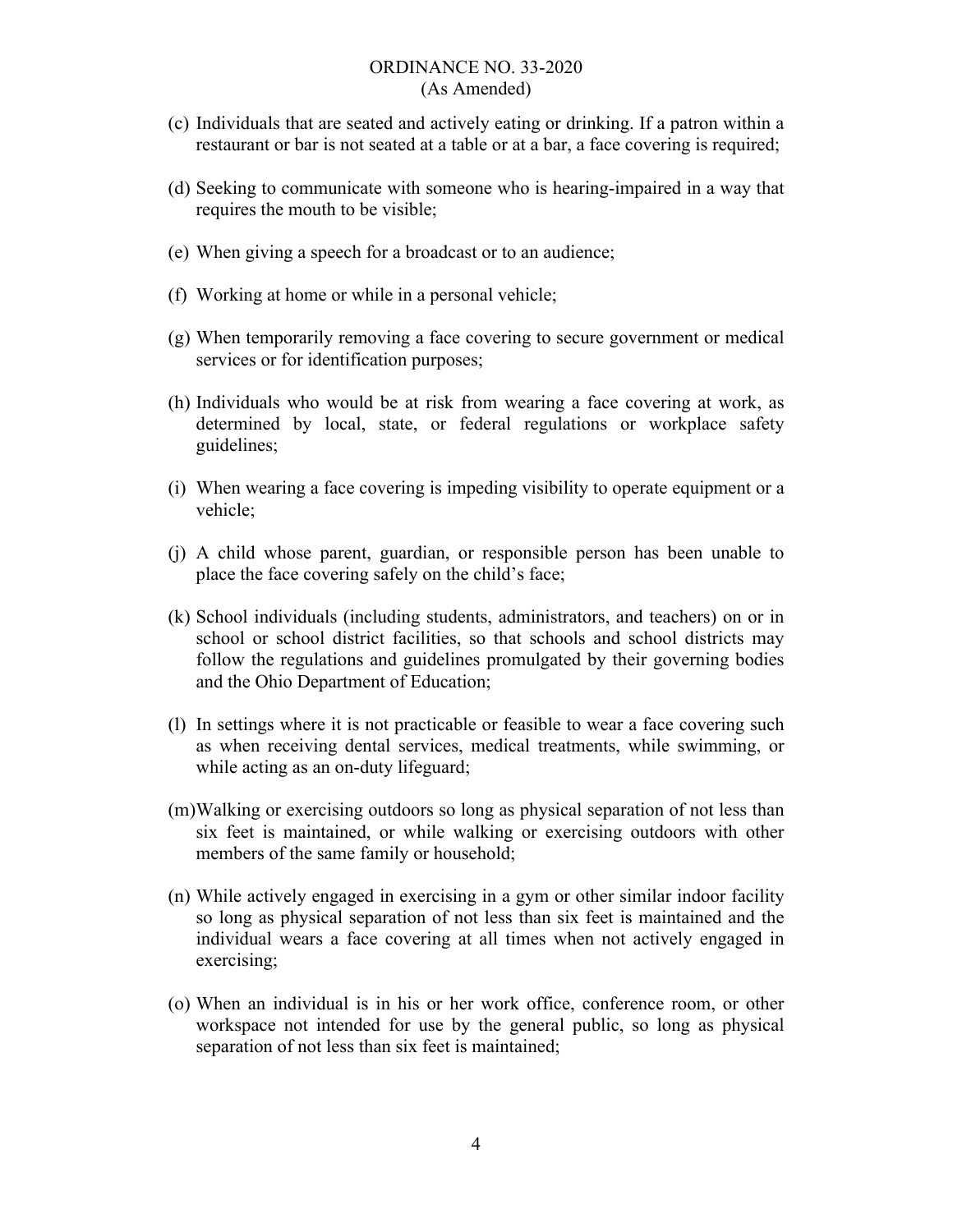- (p) When inside a personal or commercial vehicle either parked or moving that is not a vehicle described in Section 767.03(c);
- (q) Individuals while acting in their official capacity as a public safety employee or emergency responder when wearing a face covering would interfere with or limit their ability to carry out their official duties or functions. These include police officers, firefighters and other public safety or emergency medical personnel that support public safety functions;
- (r) Individuals complying with the directions of public safety employees or emergency responders as described in Section 767.03(q);
- (s) Individuals while acting as an officiant of a religious service;
- (t) Facilities owned and operated by the Federal, State, or County Government are exempt from this order. However, all employees and members of the public shall comply with any social distancing or face covering requirements adopted by the Federal, State, or County Government when entering, exiting, or within such facilities;
- (u) Individuals actively participating in athletic practice, scrimmage, or competition that is permitted under an Ohio Department of Health order;
- (v) When face coverings are prohibited by federal or state law or regulation.

**767.06 Enforcement.** Columbus Public Health shall have the authority to investigate and enforce the provisions of Chapter 767.

**767.07 Violation by place of business.** If Columbus Public Health observes violation(s) by places of businesses failing to enforce the face covering requirements of Chapter 767, the following schedule of civil penalties shall be imposed on a place of business:

- (a) For a first violation, a warning of violation shall be issued;
- (b) For a second violation, a fine of \$500.00 shall be issued;
- (c) For a third violation and for each subsequent violation, a fine of \$1,000.00 shall be issued.

**767.08 Violation by individual.** If Columbus Public Health observes violation(s) by individuals failing to comply with the face covering requirements of Chapter 767, the following schedule of civil penalties shall be imposed on individuals:

- (a) For a first violation, a warning of violation shall be issued;
- (b) For a second violation and for each subsequent violation, a fine of \$25.00 shall be issued.